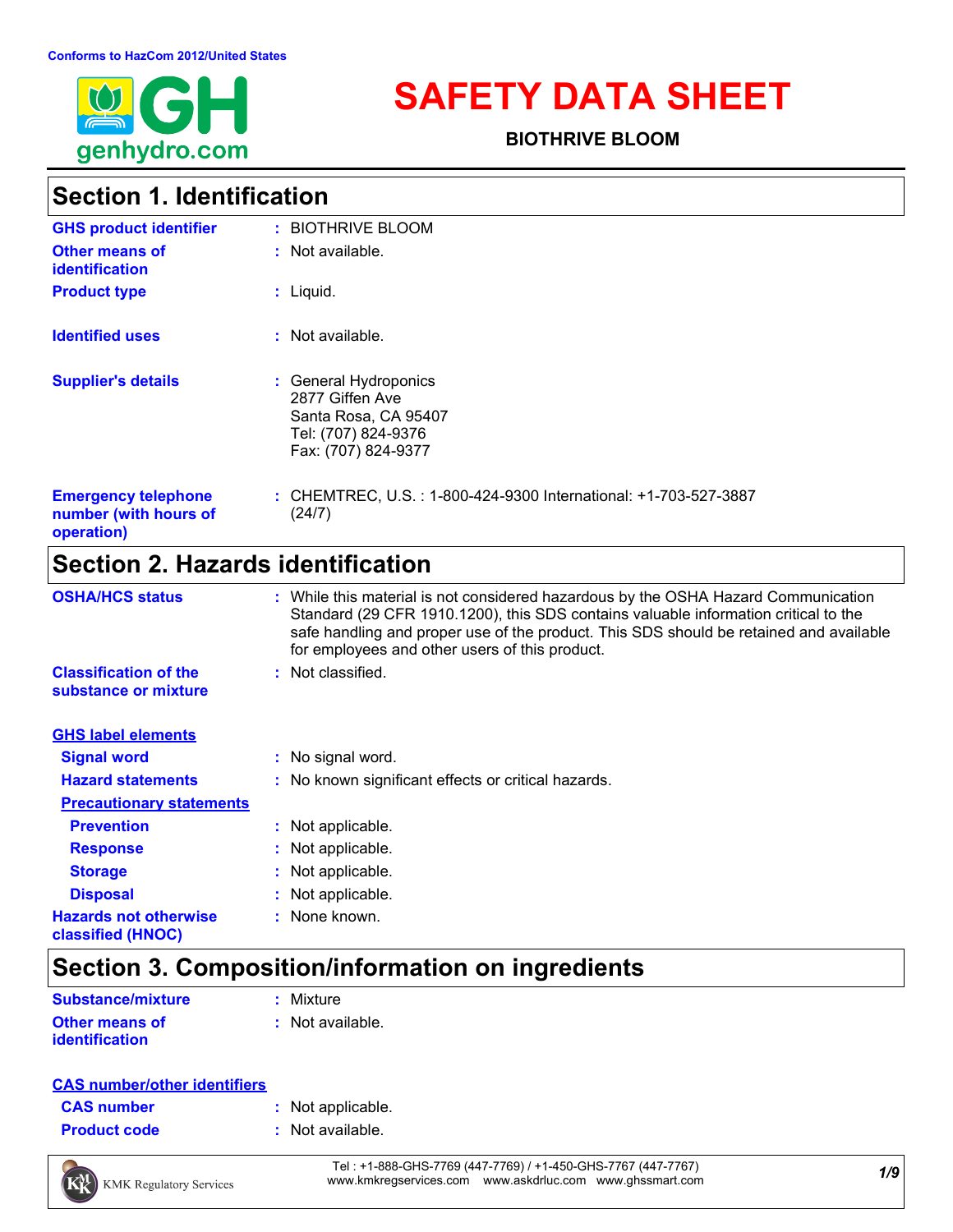

### **Section 3. Composition/information on ingredients**

| Ingredient name                |                    | <b>CAS number</b>      |
|--------------------------------|--------------------|------------------------|
| Phosphoric acid<br>Humic acids | 5 -<br>10<br>ن - ` | 7664-38-2<br>1415-93-6 |

Any concentration shown as a range is to protect confidentiality or is due to batch variation.

**There are no additional ingredients present which, within the current knowledge of the supplier and in the concentrations applicable, are classified as hazardous to health or the environment and hence require reporting in this section.**

**Occupational exposure limits, if available, are listed in Section 8.**

### **Section 4. First aid measures**

#### **Description of necessary first aid measures**

| <b>Eye contact</b>  | Immediately flush eyes with plenty of water, occasionally lifting the upper and lower<br>eyelids. Check for and remove any contact lenses. Get medical attention if irritation<br>occurs. |
|---------------------|-------------------------------------------------------------------------------------------------------------------------------------------------------------------------------------------|
| <b>Inhalation</b>   | : Remove victim to fresh air and keep at rest in a position comfortable for breathing. Get<br>medical attention if symptoms occur.                                                        |
| <b>Skin contact</b> | : Flush contaminated skin with plenty of water. Get medical attention if symptoms occur.                                                                                                  |
| <b>Ingestion</b>    | : Wash out mouth with water. If material has been swallowed and the exposed person is<br>conscious, give small quantities of water to drink. Get medical attention if symptoms<br>occur.  |

#### **Most important symptoms/effects, acute and delayed**

| <b>Potential acute health effects</b> |                                                                                                                                |
|---------------------------------------|--------------------------------------------------------------------------------------------------------------------------------|
| Eye contact                           | : No known significant effects or critical hazards.                                                                            |
| <b>Inhalation</b>                     | : No known significant effects or critical hazards.                                                                            |
| <b>Skin contact</b>                   | : No known significant effects or critical hazards.                                                                            |
| <b>Ingestion</b>                      | : No known significant effects or critical hazards.                                                                            |
| <b>Over-exposure signs/symptoms</b>   |                                                                                                                                |
| Eye contact                           | : No known significant effects or critical hazards.                                                                            |
| <b>Inhalation</b>                     | : No known significant effects or critical hazards.                                                                            |
| <b>Skin contact</b>                   | : No known significant effects or critical hazards.                                                                            |
| <b>Ingestion</b>                      | : No known significant effects or critical hazards.                                                                            |
|                                       | Indication of immediate medical attention and special treatment needed, if necessary                                           |
| <b>Notes to physician</b>             | : Treat symptomatically. Contact poison treatment specialist immediately if large<br>quantities have been ingested or inhaled. |
| <b>Specific treatments</b>            | : No specific treatment.                                                                                                       |
| <b>Protection of first-aiders</b>     | : No special protection is required.                                                                                           |

**See toxicological information (Section 11)**

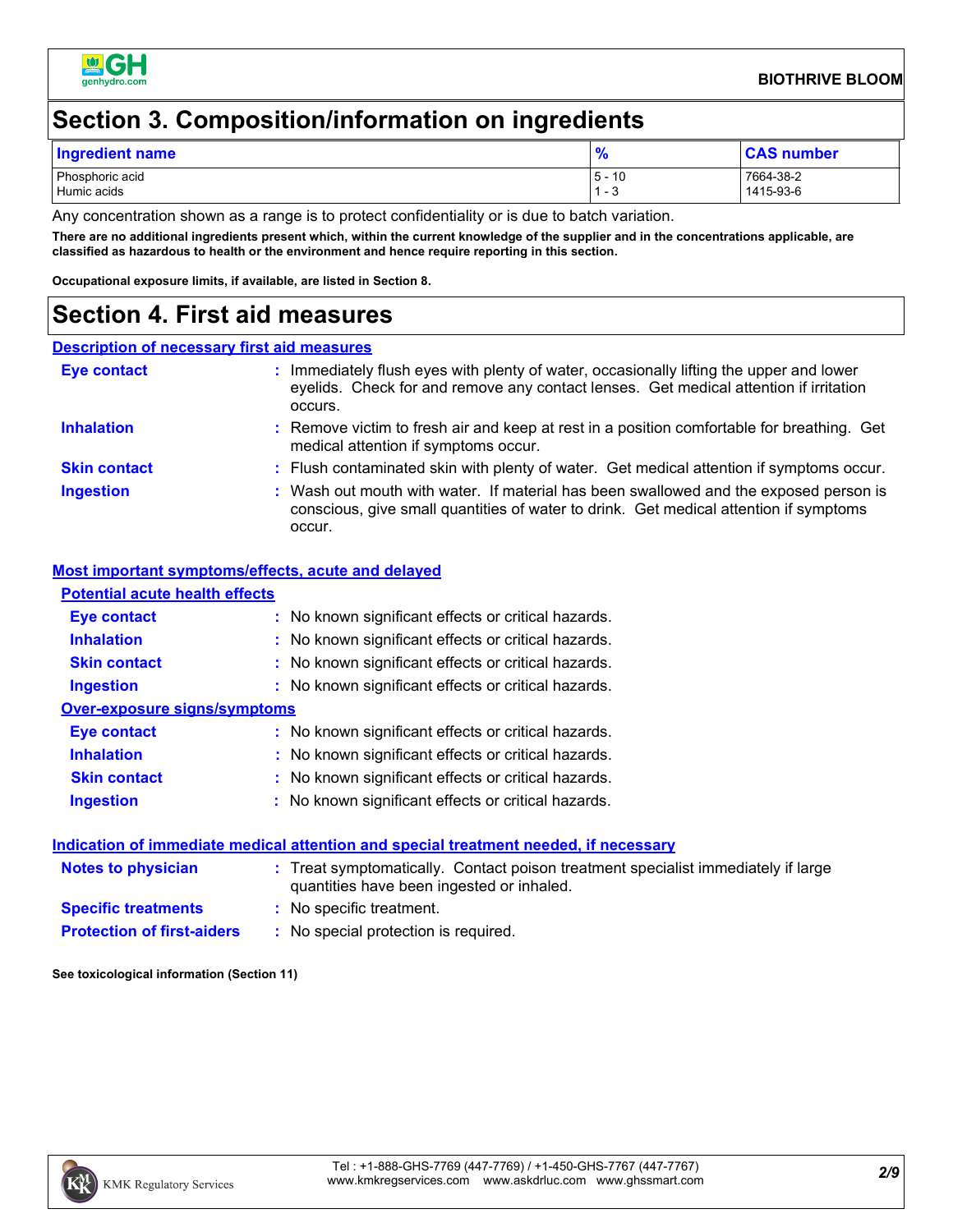

### **Section 5. Fire-fighting measures**

| <b>Extinguishing media</b>                               |                                                                                                                                                                          |
|----------------------------------------------------------|--------------------------------------------------------------------------------------------------------------------------------------------------------------------------|
| <b>Suitable extinguishing</b><br>media                   | : Use an extinguishing agent suitable for the surrounding fire.                                                                                                          |
| <b>Unsuitable extinguishing</b><br>media                 | : None known.                                                                                                                                                            |
| <b>Specific hazards arising</b><br>from the chemical     | : No specific fire or explosion hazard.                                                                                                                                  |
| <b>Hazardous thermal</b><br>decomposition products       | : Decomposition products may include the following materials:<br>carbon dioxide<br>carbon monoxide<br>sulfur oxides<br>phosphorus oxides<br>metal oxide/oxides           |
| <b>Special protective actions</b><br>for fire-fighters   | : No special precaution is required.                                                                                                                                     |
| <b>Special protective</b><br>equipment for fire-fighters | : Fire-fighters should wear appropriate protective equipment and self-contained breathing<br>apparatus (SCBA) with a full face-piece operated in positive pressure mode. |

### **Section 6. Accidental release measures**

|                                                              | <b>Personal precautions, protective equipment and emergency procedures</b>                                                                                                                                                                                                                                                                                                                                                                                                                                                                                                                 |
|--------------------------------------------------------------|--------------------------------------------------------------------------------------------------------------------------------------------------------------------------------------------------------------------------------------------------------------------------------------------------------------------------------------------------------------------------------------------------------------------------------------------------------------------------------------------------------------------------------------------------------------------------------------------|
| For non-emergency<br>personnel                               | : Put on appropriate personal protective equipment.                                                                                                                                                                                                                                                                                                                                                                                                                                                                                                                                        |
|                                                              | For emergency responders : If specialized clothing is required to deal with the spillage, take note of any information in<br>Section 8 on suitable and unsuitable materials. See also the information in "For non-<br>emergency personnel".                                                                                                                                                                                                                                                                                                                                                |
| <b>Environmental precautions</b>                             | : Avoid dispersal of spilled material and runoff and contact with soil, waterways, drains<br>and sewers. Inform the relevant authorities if the product has caused environmental<br>pollution (sewers, waterways, soil or air).                                                                                                                                                                                                                                                                                                                                                            |
| <b>Methods and materials for containment and cleaning up</b> |                                                                                                                                                                                                                                                                                                                                                                                                                                                                                                                                                                                            |
| <b>Spill</b>                                                 | : Stop leak if without risk. Move containers from spill area. Prevent entry into sewers,<br>water courses, basements or confined areas. Wash spillages into an effluent treatment<br>plant or proceed as follows. Contain and collect spillage with non-combustible,<br>absorbent material e.g. sand, earth, vermiculite or diatomaceous earth and place in<br>container for disposal according to local regulations (see Section 13). Dispose of via a<br>licensed waste disposal contractor. Note: see Section 1 for emergency contact<br>information and Section 13 for waste disposal. |

### **Section 7. Handling and storage**

#### **Precautions for safe handling**

| <b>Protective measures</b>                       | : Put on appropriate personal protective equipment (see Section 8).                                                                                                                                                                                                    |
|--------------------------------------------------|------------------------------------------------------------------------------------------------------------------------------------------------------------------------------------------------------------------------------------------------------------------------|
| <b>Advice on general</b><br>occupational hygiene | : Eating, drinking and smoking should be prohibited in areas where this material is<br>handled, stored and processed. Workers should wash hands and face before eating,<br>drinking and smoking. See also Section 8 for additional information on hygiene<br>measures. |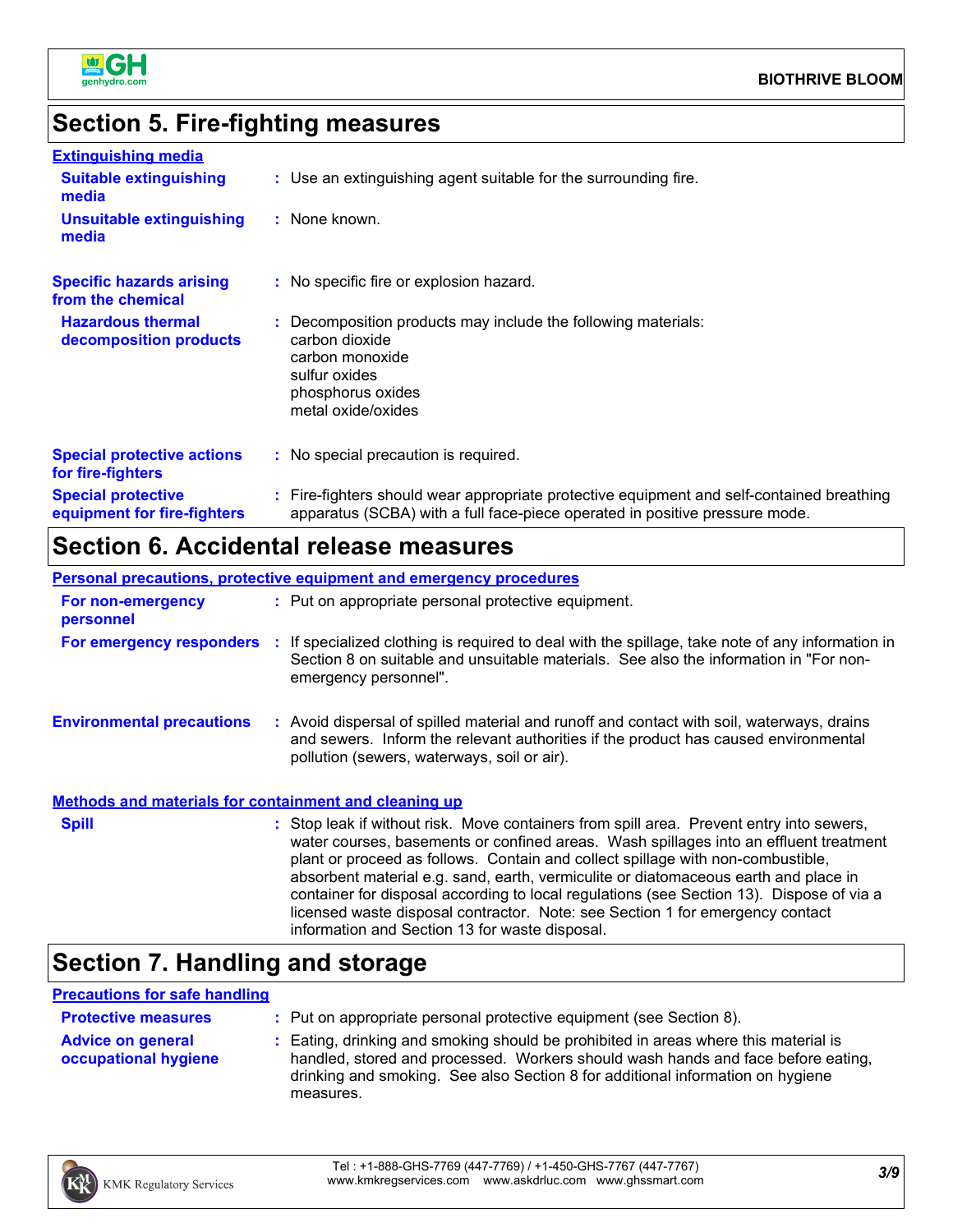

### **Section 7. Handling and storage**

|                          | <b>Conditions for safe storage, :</b> Store in accordance with local regulations. Store in original container protected from |  |
|--------------------------|------------------------------------------------------------------------------------------------------------------------------|--|
| including any            | direct sunlight in a dry, cool and well-ventilated area, away from incompatible materials                                    |  |
| <i>incompatibilities</i> | (see Section 10) and food and drink. Keep container tightly closed and sealed until                                          |  |
|                          | ready for use. Containers that have been opened must be carefully resealed and kept                                          |  |
|                          | upright to prevent leakage. Do not store in unlabeled containers. Use appropriate                                            |  |
|                          | containment to avoid environmental contamination.                                                                            |  |

### **Section 8. Exposure controls/personal protection**

#### **Control parameters**

**Occupational exposure limits**

| <b>Ingredient name</b> | <b>Exposure limits</b>                                                                                                                                                                                                                                                             |
|------------------------|------------------------------------------------------------------------------------------------------------------------------------------------------------------------------------------------------------------------------------------------------------------------------------|
| Phosphoric acid        | ACGIH TLV (United States, 3/2015).<br>TWA: 1 $mg/m3$ 8 hours.<br>STEL: 3 mg/m <sup>3</sup> 15 minutes.<br>NIOSH REL (United States, 10/2013).<br>TWA: 1 $mq/m3$ 10 hours.<br>STEL: 3 mg/m <sup>3</sup> 15 minutes.<br>OSHA PEL (United States, 2/2013).<br>TWA: 1 $mq/m3$ 8 hours. |

| <b>Appropriate engineering</b><br><b>controls</b> | : Good general ventilation should be sufficient to control worker exposure to airborne<br>contaminants.                                                        |
|---------------------------------------------------|----------------------------------------------------------------------------------------------------------------------------------------------------------------|
| <b>Environmental exposure</b><br><b>controls</b>  | Emissions from ventilation or work process equipment should be checked to ensure<br>they comply with the requirements of environmental protection legislation. |

**Individual protection measures**

| <b>Hygiene measures</b>       | : Wash hands, forearms and face thoroughly after handling chemical products, before<br>eating, smoking and using the lavatory and at the end of the working period. Ensure<br>that eyewash stations and safety showers are close to the workstation location. |
|-------------------------------|---------------------------------------------------------------------------------------------------------------------------------------------------------------------------------------------------------------------------------------------------------------|
| <b>Eye/face protection</b>    | : Safety eyewear complying with an approved standard should be used when a risk<br>assessment indicates this is necessary to avoid exposure to liquid splashes, mists,<br>gases or dusts.                                                                     |
| <b>Skin protection</b>        |                                                                                                                                                                                                                                                               |
| <b>Hand protection</b>        | : Chemical-resistant, impervious gloves complying with an approved standard should be<br>worn at all times when handling chemical products if a risk assessment indicates this is<br>necessary.                                                               |
| <b>Body protection</b>        | : Personal protective equipment for the body should be selected based on the task being<br>performed and the risks involved and should be approved by a specialist before<br>handling this product.                                                           |
| <b>Other skin protection</b>  | : Appropriate footwear and any additional skin protection measures should be selected<br>based on the task being performed and the risks involved and should be approved by a<br>specialist before handling this product.                                     |
| <b>Respiratory protection</b> | : Not required under normal conditions of use.                                                                                                                                                                                                                |

## **Section 9. Physical and chemical properties**

| <b>Appearance</b>     |                                    |
|-----------------------|------------------------------------|
| <b>Physical state</b> | : Liquid. [Aqueous solution.]      |
| <b>Color</b>          | $\therefore$ Black colored.        |
| <b>Odor</b>           | : Soy odor with vanilla fragrance. |
| <b>Odor threshold</b> | $:$ Not available.                 |



*4/9* Tel : +1-888-GHS-7769 (447-7769) / +1-450-GHS-7767 (447-7767) www.kmkregservices.com www.askdrluc.com www.ghssmart.com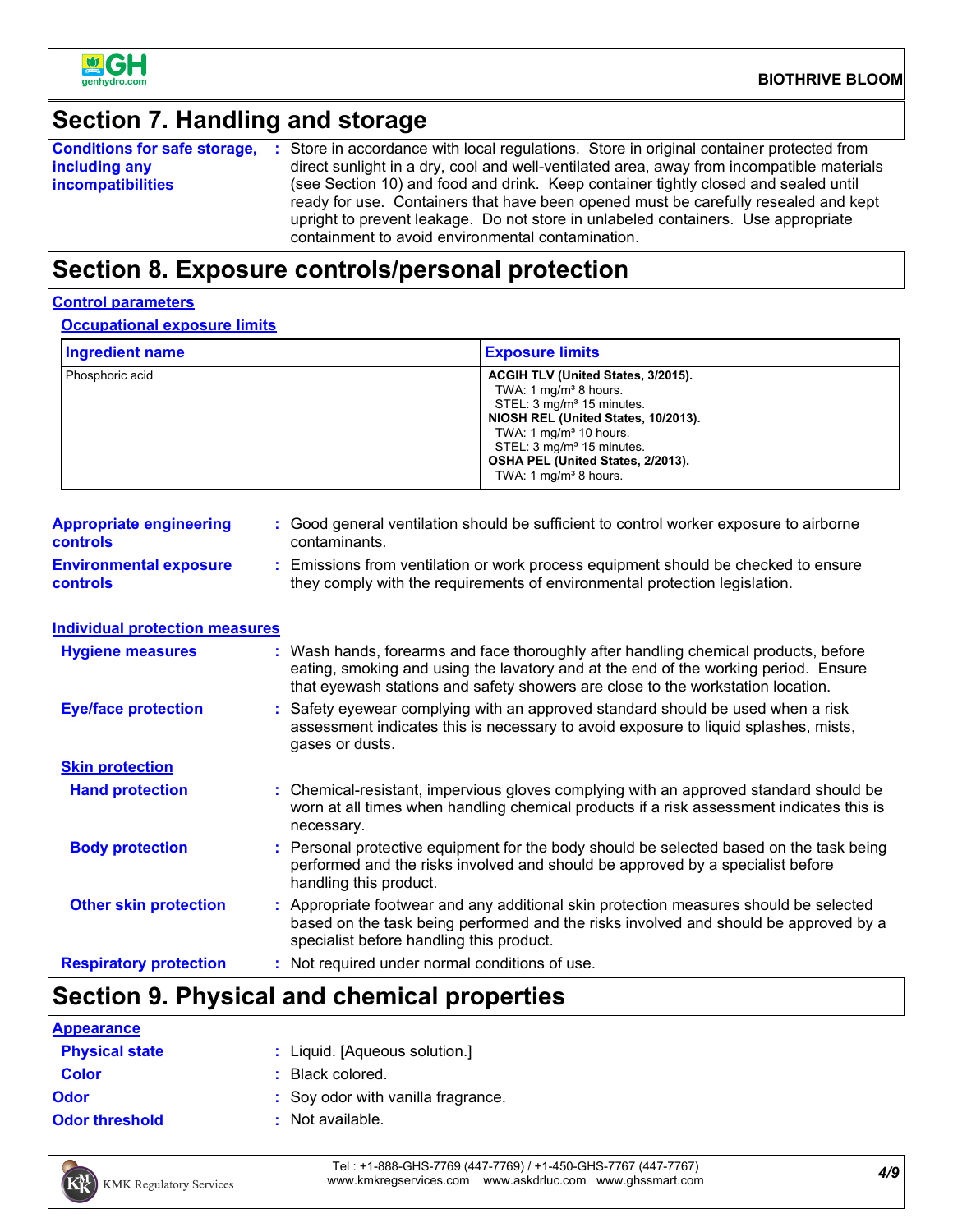

### **Section 9. Physical and chemical properties**

| pH                                                | : 5.5                                |
|---------------------------------------------------|--------------------------------------|
| <b>Melting point</b>                              | : $-1^{\circ}C(30.2^{\circ}F)$       |
| <b>Boiling point</b>                              | : $100^{\circ}$ C (212 $^{\circ}$ F) |
| <b>Flash point</b>                                | $:$ Not available.                   |
| <b>Evaporation rate</b>                           | : Not available.                     |
| <b>Flammability (solid, gas)</b>                  | : Not available.                     |
| Lower and upper explosive<br>(flammable) limits   | : Not available.                     |
| <b>Vapor pressure</b>                             | $:$ Not available.                   |
| <b>Vapor density</b>                              | $:$ Not available.                   |
| <b>Relative density</b>                           | $: 1.1 \pm 0.07$                     |
| <b>Solubility</b>                                 | : Soluble.                           |
| <b>Solubility in water</b>                        | : Soluble                            |
| <b>Partition coefficient: n-</b><br>octanol/water | $:$ Not available.                   |
| <b>Auto-ignition temperature</b>                  | $:$ Not available.                   |
| <b>Decomposition temperature</b>                  | : Not available.                     |
| <b>Viscosity</b>                                  | $:$ Not available.                   |
| <b>Volatility</b>                                 | Not available.                       |

### **Section 10. Stability and reactivity**

| <b>Reactivity</b>                            | : No specific test data related to reactivity available for this product or its ingredients.              |
|----------------------------------------------|-----------------------------------------------------------------------------------------------------------|
| <b>Chemical stability</b>                    | : The product is stable.                                                                                  |
| <b>Possibility of hazardous</b><br>reactions | : Under normal conditions of storage and use, hazardous reactions will not occur.                         |
| <b>Conditions to avoid</b>                   | : No specific data.                                                                                       |
| Incompatible materials                       | : Reactive or incompatible with the following materials: oxidizing materials.                             |
| <b>Hazardous decomposition</b><br>products   | : Under normal conditions of storage and use, hazardous decomposition products should<br>not be produced. |

### **Section 11. Toxicological information**

### **Acute toxicity Information on toxicological effects** There is no data available.

**Irritation/Corrosion**

There is no data available.

#### **Sensitization**

There is no data available.

#### **Carcinogenicity**

There is no data available.

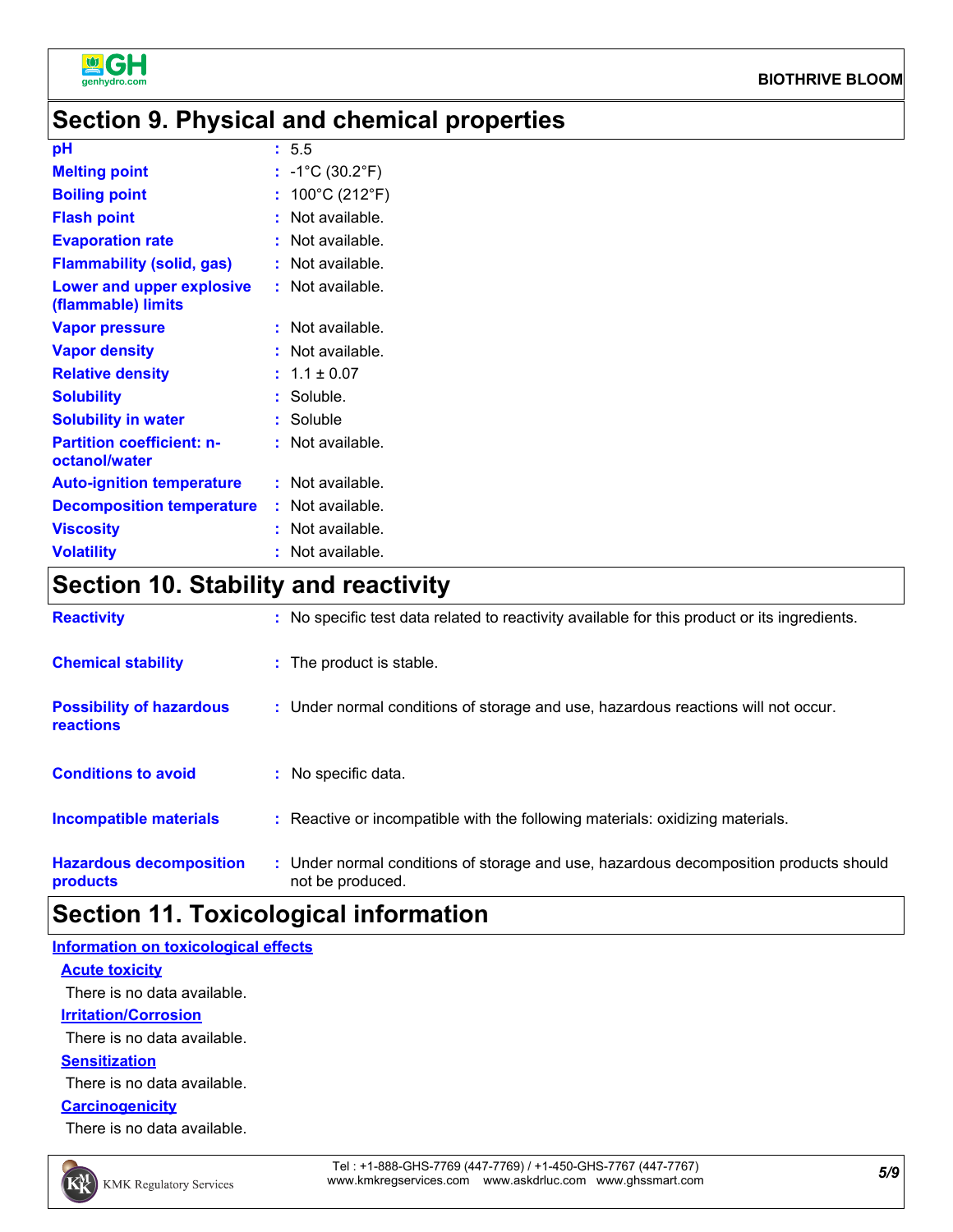

### **Section 11. Toxicological information**

#### **Information on the likely routes of exposure Inhalation :** No known significant effects or critical hazards. **Ingestion :** No known significant effects or critical hazards. **Skin contact :** No known significant effects or critical hazards. **Eye contact :** No known significant effects or critical hazards. **Specific target organ toxicity (single exposure) Specific target organ toxicity (repeated exposure) Name Category Aspiration hazard Route of exposure Target organs :** Dermal contact. Eye contact. Inhalation. Ingestion. **Potential acute health effects** Humic acids **Category 3** Not applicable. Respiratory tract irritation **Note** Respiratory tract irritation There is no data available. There is no data available.

#### **Symptoms related to the physical, chemical and toxicological characteristics**

| <b>Eye contact</b>  | : No known significant effects or critical hazards. |
|---------------------|-----------------------------------------------------|
| <b>Inhalation</b>   | : No known significant effects or critical hazards. |
| <b>Skin contact</b> | : No known significant effects or critical hazards. |
| <b>Ingestion</b>    | : No known significant effects or critical hazards. |

#### **Delayed and immediate effects and also chronic effects from short and long term exposure**

| <b>Short term exposure</b>              |                                                     |
|-----------------------------------------|-----------------------------------------------------|
| <b>Potential immediate</b><br>effects   | : No known significant effects or critical hazards. |
| <b>Potential delayed effects</b>        | : No known significant effects or critical hazards. |
| Long term exposure                      |                                                     |
| <b>Potential immediate</b><br>effects   | : No known significant effects or critical hazards. |
| <b>Potential delayed effects</b>        | : No known significant effects or critical hazards. |
| <b>Potential chronic health effects</b> |                                                     |
| <b>General</b>                          | : No known significant effects or critical hazards. |
| <b>Carcinogenicity</b>                  | : No known significant effects or critical hazards. |
| <b>Mutagenicity</b>                     | : No known significant effects or critical hazards. |
| <b>Teratogenicity</b>                   | : No known significant effects or critical hazards. |
| <b>Developmental effects</b>            | : No known significant effects or critical hazards. |
| <b>Fertility effects</b>                | : No known significant effects or critical hazards. |

### **Numerical measures of toxicity**

**Acute toxicity estimates**

There is no data available.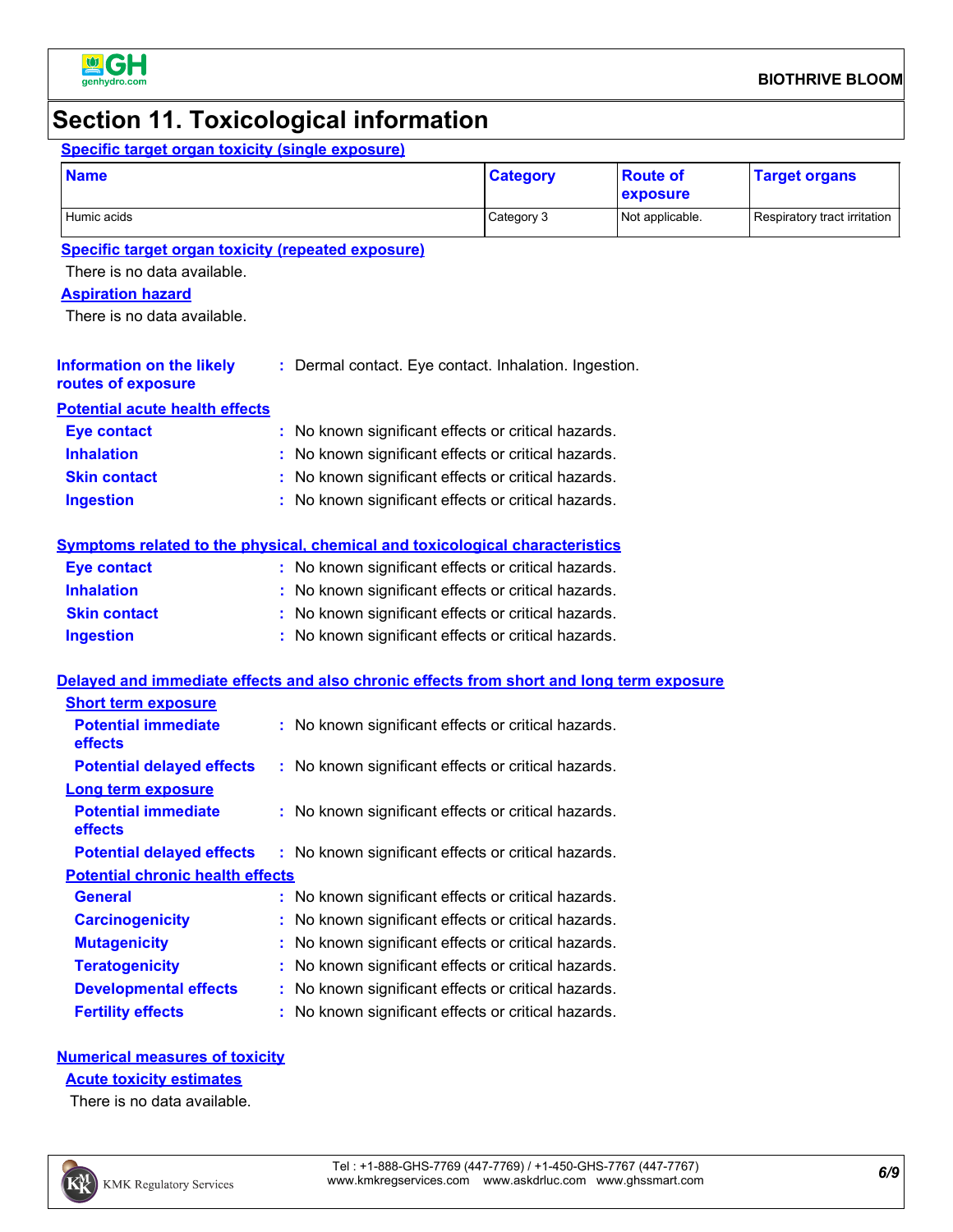

### **Section 12. Ecological information**

#### **Toxicity**

There is no data available.

#### **Persistence and degradability**

There is no data available.

| <b>Bioaccumulative potential</b>                 |                                          |
|--------------------------------------------------|------------------------------------------|
| There is no data available.                      |                                          |
| <b>Mobility in soil</b>                          |                                          |
| <b>Soil/water partition</b><br>coefficient (Koc) | $\therefore$ There is no data available. |

#### **Other adverse effects** : No known significant effects or critical hazards.

### **Section 13. Disposal considerations**

| <b>Disposal methods</b> | : The generation of waste should be avoided or minimized wherever possible. Disposal<br>of this product, solutions and any by-products should comply with the requirements of<br>environmental protection and waste disposal legislation and any regional local authority<br>requirements. Dispose of surplus and non-recyclable products via a licensed waste<br>disposal contractor. Waste should not be disposed of untreated to the sewer unless<br>fully compliant with the requirements of all authorities with jurisdiction. Waste packaging<br>should be recycled. Incineration or landfill should only be considered when recycling is<br>not feasible. This material and its container must be disposed of in a safe way. Empty<br>containers or liners may retain some product residues. Avoid dispersal of spilled<br>material and runoff and contact with soil, waterways, drains and sewers. |
|-------------------------|------------------------------------------------------------------------------------------------------------------------------------------------------------------------------------------------------------------------------------------------------------------------------------------------------------------------------------------------------------------------------------------------------------------------------------------------------------------------------------------------------------------------------------------------------------------------------------------------------------------------------------------------------------------------------------------------------------------------------------------------------------------------------------------------------------------------------------------------------------------------------------------------------------|

### **Section 14. Transport information**

|                                      | <b>DOT Classification</b> | <b>IMDG</b>    | <b>IATA</b>                  |
|--------------------------------------|---------------------------|----------------|------------------------------|
| <b>UN number</b>                     | Not regulated.            | Not regulated. | Not regulated.               |
| <b>UN proper</b><br>shipping name    |                           |                |                              |
| <b>Transport</b><br>hazard class(es) | $\overline{\phantom{0}}$  |                | $\qquad \qquad \blacksquare$ |
| <b>Packing group</b>                 | $\blacksquare$            |                | $\qquad \qquad \blacksquare$ |
| <b>Environmental</b><br>hazards      | No.                       | No.            | No.                          |
| <b>Additional</b><br>information     |                           |                |                              |

**AERG :** Not applicable

**Special precautions for user Transport within user's premises:** always transport in closed containers that are **:** upright and secure. Ensure that persons transporting the product know what to do in the event of an accident or spillage.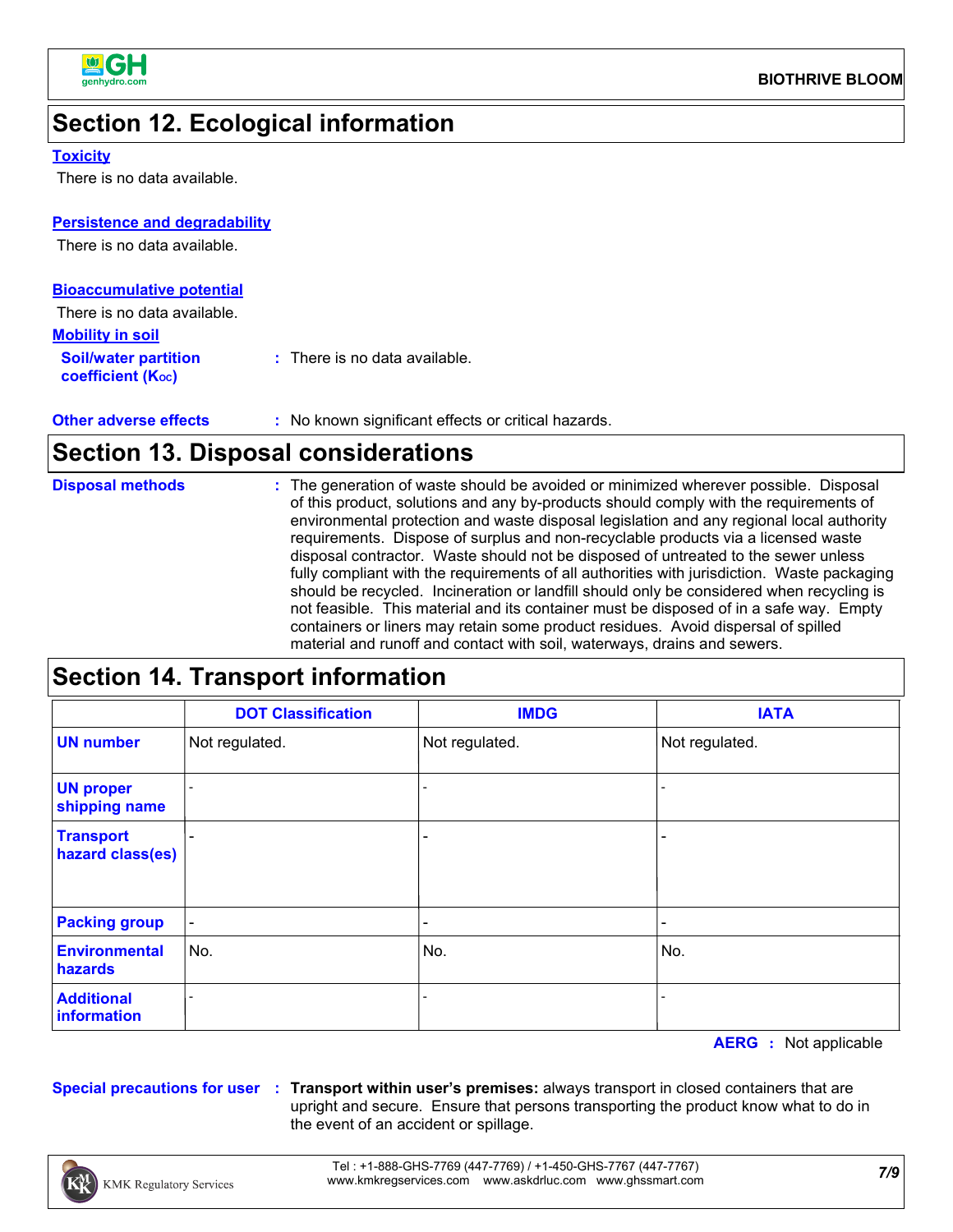

### **Section 14. Transport information**

**Transport in bulk according to Annex II of MARPOL and the IBC Code :** Not available.

### **Section 15. Regulatory information**

| <b>U.S. Federal regulations</b>                                                   |  | : TSCA 8(a) CDR Exempt/Partial exemption: Not determined |                     |                       |                                                             |                 |                                                                                                                                                                  |                                                 |  |
|-----------------------------------------------------------------------------------|--|----------------------------------------------------------|---------------------|-----------------------|-------------------------------------------------------------|-----------------|------------------------------------------------------------------------------------------------------------------------------------------------------------------|-------------------------------------------------|--|
|                                                                                   |  |                                                          |                     |                       | United States inventory (TSCA 8b): Not determined.          |                 |                                                                                                                                                                  |                                                 |  |
|                                                                                   |  |                                                          |                     |                       | (carboxymethyl)glycinato]](4-)-N,N',O,O',ON,ON']cuprate(2-) |                 | Clean Water Act (CWA) 307: Disodium [[N,N'-ethylenediylbis[N-(carboxylatomethyl)<br>glycinato]](4-)-N,N',O,O',ON,ON']zincate(2-); Disodium [[N,N'-ethylenebis[N- |                                                 |  |
|                                                                                   |  |                                                          |                     |                       | Clean Water Act (CWA) 311: Phosphoric acid                  |                 |                                                                                                                                                                  |                                                 |  |
| <b>Clean Air Act Section 112</b><br>(b) Hazardous Air<br><b>Pollutants (HAPs)</b> |  | : Listed                                                 |                     |                       |                                                             |                 |                                                                                                                                                                  |                                                 |  |
| <b>Clean Air Act Section 602</b><br><b>Class I Substances</b>                     |  | : Not listed                                             |                     |                       |                                                             |                 |                                                                                                                                                                  |                                                 |  |
| <b>Clean Air Act Section 602</b><br><b>Class II Substances</b>                    |  | : Not listed                                             |                     |                       |                                                             |                 |                                                                                                                                                                  |                                                 |  |
| <b>DEA List I Chemicals</b><br>(Precursor Chemicals)                              |  | : Not listed                                             |                     |                       |                                                             |                 |                                                                                                                                                                  |                                                 |  |
| <b>DEA List II Chemicals</b><br><b>(Essential Chemicals)</b>                      |  | : Not listed                                             |                     |                       |                                                             |                 |                                                                                                                                                                  |                                                 |  |
| <b>SARA 302/304</b>                                                               |  |                                                          |                     |                       |                                                             |                 |                                                                                                                                                                  |                                                 |  |
| <b>Composition/information on ingredients</b>                                     |  |                                                          |                     |                       |                                                             |                 |                                                                                                                                                                  |                                                 |  |
| No products were found.                                                           |  |                                                          |                     |                       |                                                             |                 |                                                                                                                                                                  |                                                 |  |
| <b>SARA 304 RQ</b>                                                                |  | : Not applicable.                                        |                     |                       |                                                             |                 |                                                                                                                                                                  |                                                 |  |
| <b>SARA 311/312</b>                                                               |  |                                                          |                     |                       |                                                             |                 |                                                                                                                                                                  |                                                 |  |
| <b>Classification</b>                                                             |  | : Not applicable.                                        |                     |                       |                                                             |                 |                                                                                                                                                                  |                                                 |  |
| <b>Composition/information on ingredients</b>                                     |  |                                                          |                     |                       |                                                             |                 |                                                                                                                                                                  |                                                 |  |
| <b>Name</b>                                                                       |  |                                                          | $\frac{9}{6}$       | <b>Fire</b><br>hazard | <b>Sudden</b><br>release of<br><b>pressure</b>              | <b>Reactive</b> | <b>Immediate</b><br>(acute)<br>health<br>hazard                                                                                                                  | <b>Delayed</b><br>(chronic)<br>health<br>hazard |  |
| Phosphoric acid<br>Humic acids                                                    |  |                                                          | $5 - 10$<br>$1 - 3$ | No.<br>No.            | No.<br>No.                                                  | No.<br>No.      | Yes.<br>Yes.                                                                                                                                                     | No.<br>No.                                      |  |

**SARA 313**

No products were found.

**State regulations**

- **Massachusetts**
- 
- The following components are listed: Phosphoric acid **: New York :** The following components are listed: Phosphoric acid

Humic acids 1 - 3 No. No. No. No. Yes. No. No. No.

- 
- 
- **New Jersey :** The following components are listed: Phosphoric acid
- 
- **Pennsylvania :** The following components are listed: Phosphoric acid
- **California Prop. 65**

No products were found.



*8/9* Tel : +1-888-GHS-7769 (447-7769) / +1-450-GHS-7767 (447-7767) www.kmkregservices.com www.askdrluc.com www.ghssmart.com